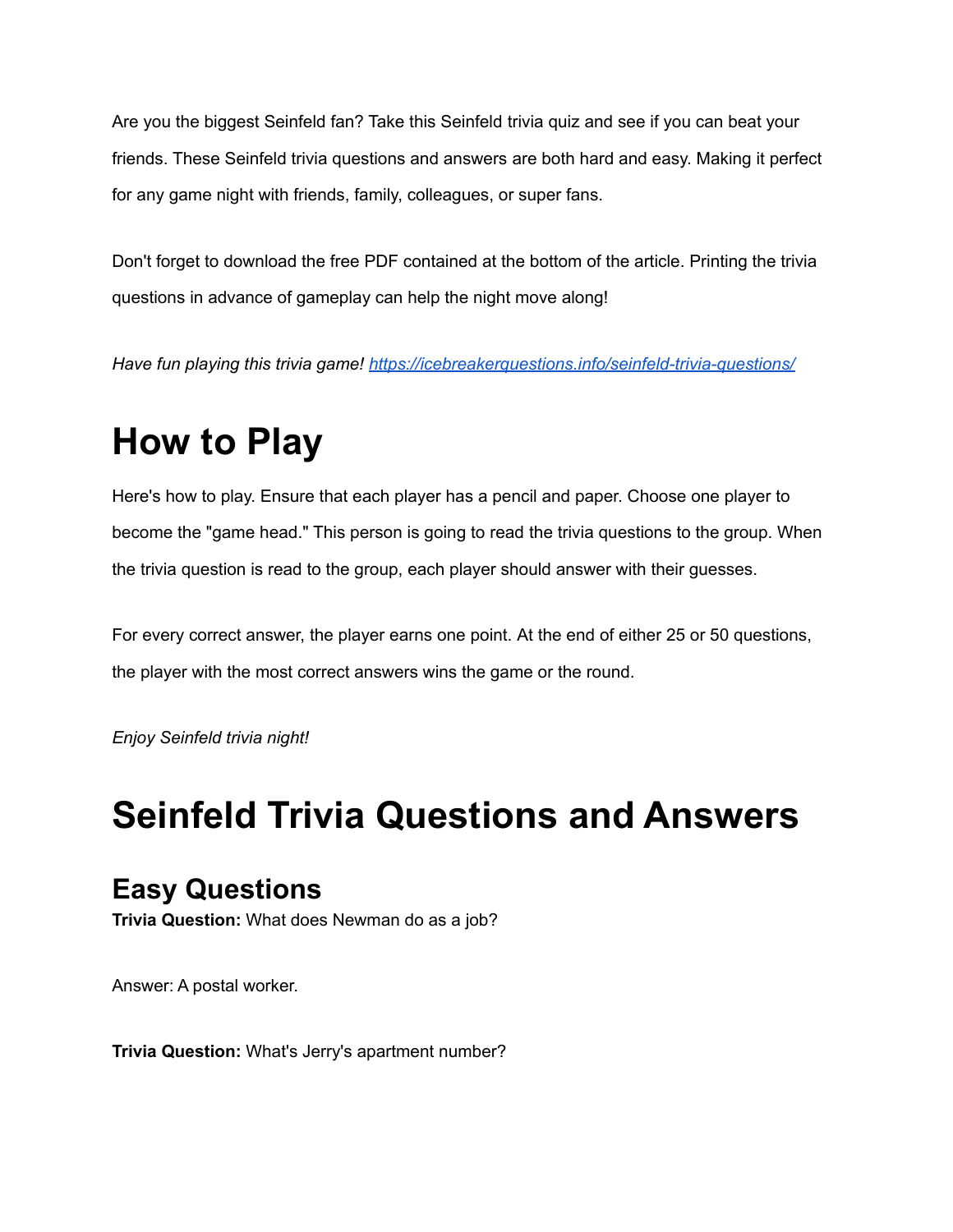Answer: 5A.

**Trivia Question:** Who is the other writer of the show aside from Jerry Seinfeld?

Answer: Larry David.

**Trivia Question:** Jerry's apartment door opens right up to which room?

Answer: Living room.

**Trivia Question:** Elaine Benes is played by which actress?

Answer: Julia Louis-Dreyfus.

**Trivia Question:** What's the friend of Kramer that is never seen throughout the show?

Answer: Kramer's friend Bob Sacamano.

**Trivia Question:** The "Soup Nazi" is known for saying what line?

Answer: No soup for you!

**Trivia Question:** What does George want to name his first born child?

Answer: "Seven," after Mickey Mantle.

**Trivia Question:** George Steinbrenner is which character's boss?

Answer: George's.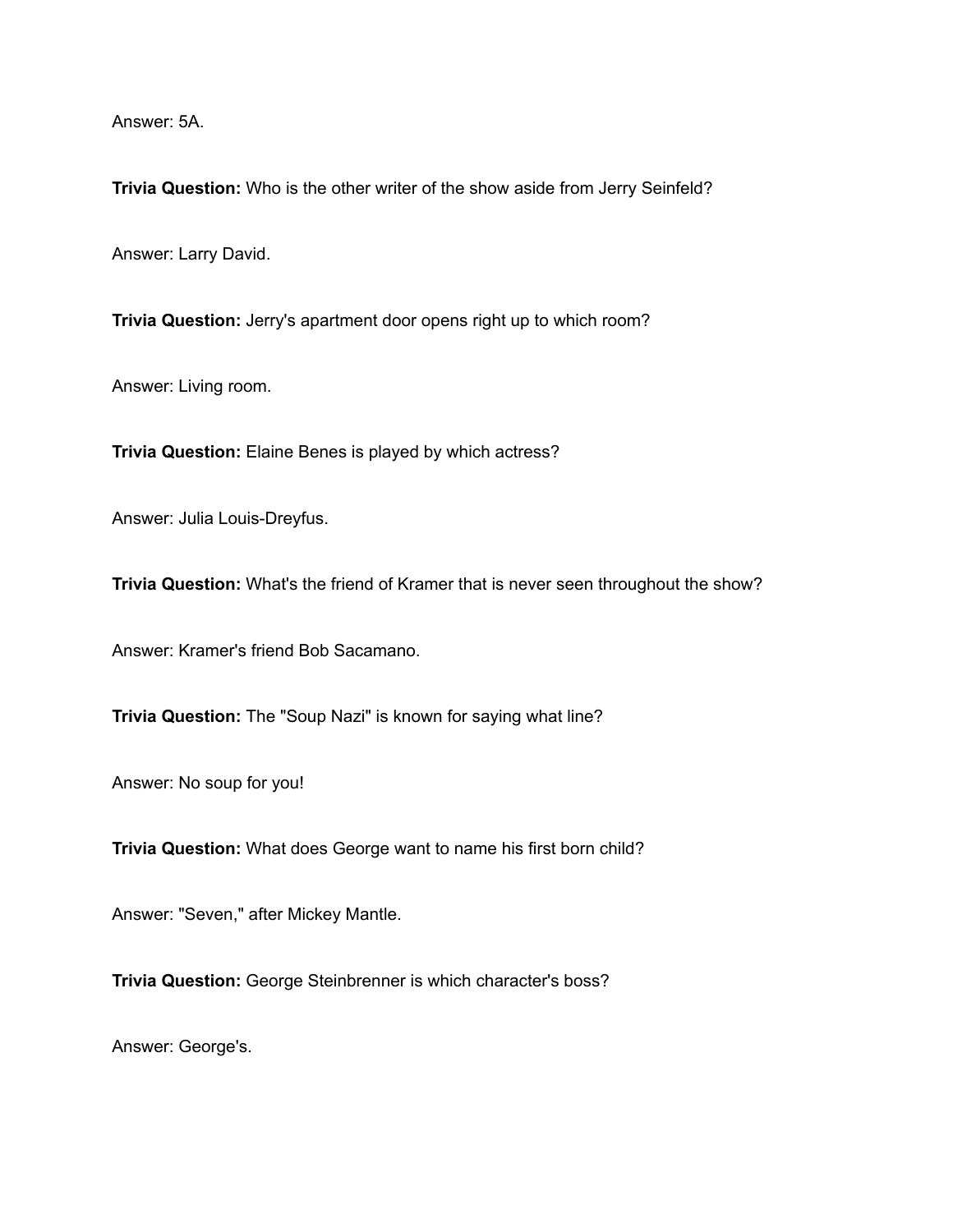**Trivia Question:** What city does Seinfeld take place in?

Answer: New York City.

**Trivia Question:** What's the name of the Jerry's neighbor who always make a big entrance?

Answer: Cosmo Kramer.

**Trivia Question:** Who's the person who provided the original voice for George Steinbrenner?

Answer: Larry David.

**Trivia Question:** Elaine shows off her terrible dance moves to what song?

Answer: Shining Star.

**Trivia Question:** Who stole Kramer's idea for "The Beach" cologne?

Answer: Calvin Klein.

**Trivia Question:** What's the name of the publishing company where Elaine works in part of the series?

Answer: Pendant Publishing.

**Trivia Question:** What causes Elaine to laugh during the piano recital?

Answer: A Pez dispenser on her leg.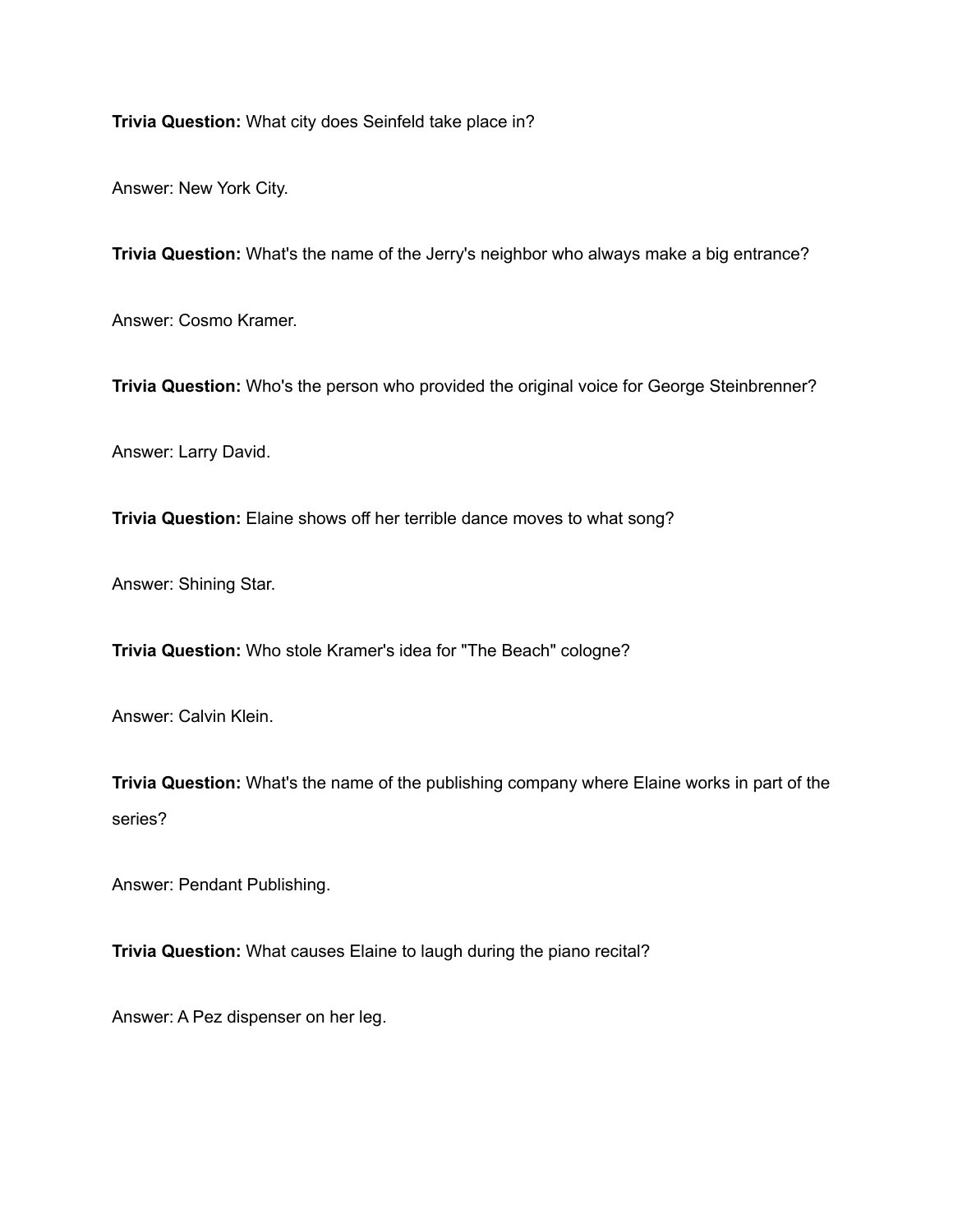**Trivia Question:** Elaine stops to get what snacks before she arrives to see her boyfriend in the hospital?

Answer: Jujyfruits and popcorn.

**Trivia Question:** What line did Elaine say to the "soup nazi" when she found his recipes?

Answer: NEXT!

**Trivia Question:** George is played by which actor?

Answer: Jason Alexander.

**Trivia Question:** What's the name of the "hack" standup comedian that Jerry often runs into?

Answer: Kenny Bania.

**Trivia Question:** Jerry has an uncle that goes by what name?

Answer: Uncle Leo.

**Trivia Question:** Jerry's mother and father go by what names?

Answer: Morty and Helen.

**Trivia Question:** Whenever Jerry see's Newman, what is his famous tagline?

Answer: Hello, Newman.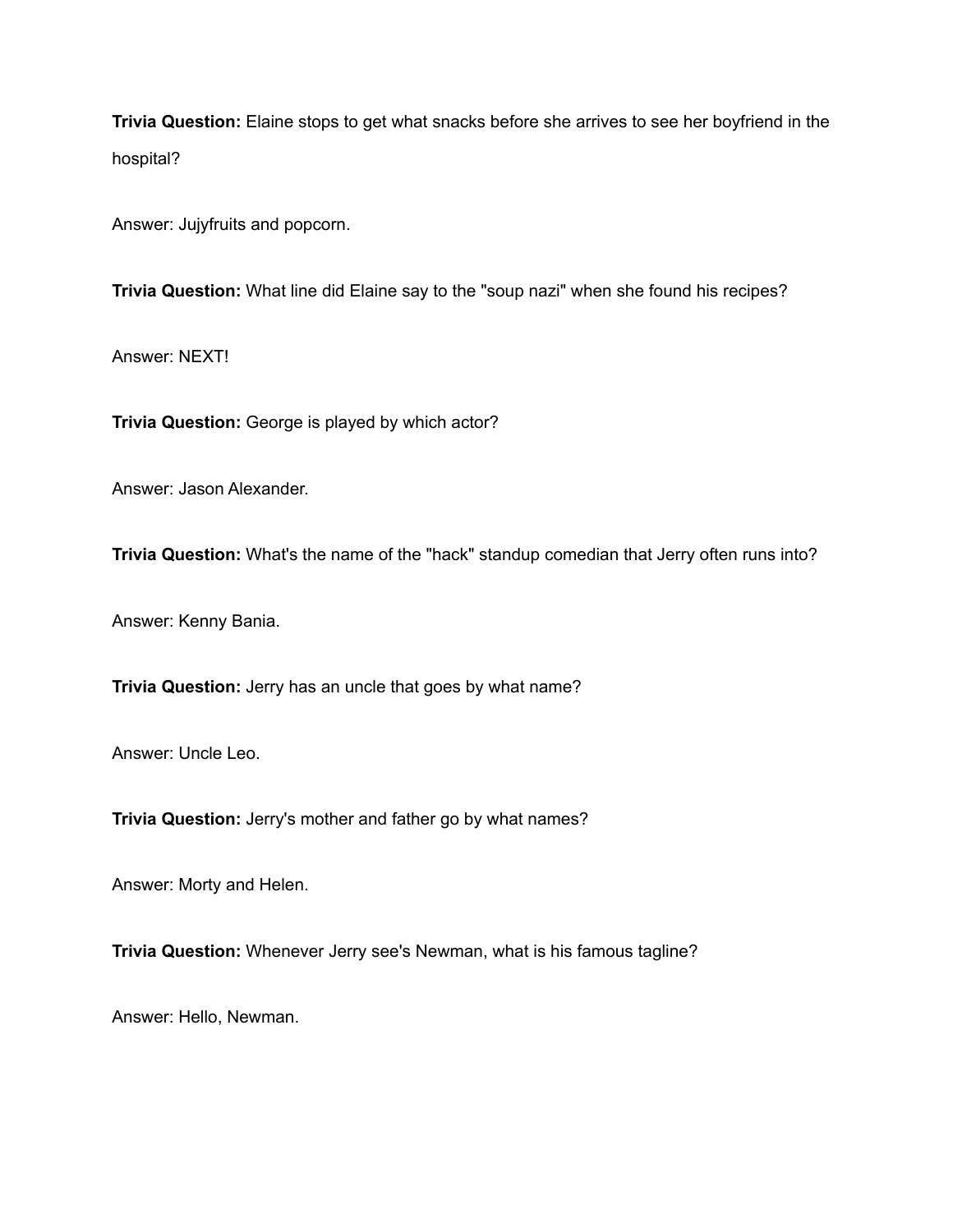**Trivia Question:** Jerry gets into a state of panic when he learns that Kramer doesn't wear what?

Answer: Undergarments.

**Trivia Question:** Jerry throws out a belt because it touched the edge of what?

Answer: A urinal.

**Trivia Question:** George stumbles over people in the comedy theater to be the first one of the building, because of what event?

Answer: A fire.

**Trivia Question:** What's the name of woman that Jerry dates who is in the closet business?

Answer: Maria.

**Trivia Question:** What famous baseball player asks Elaine out in front of Jerry?

Answer: Keith Hernandez.

**Trivia Question:** How much money does Jerry give Elaine as a birthday gift?

Answer: \$182.

**Trivia Question:** True or false, Jerry and Elaine once dated.

Answer: True.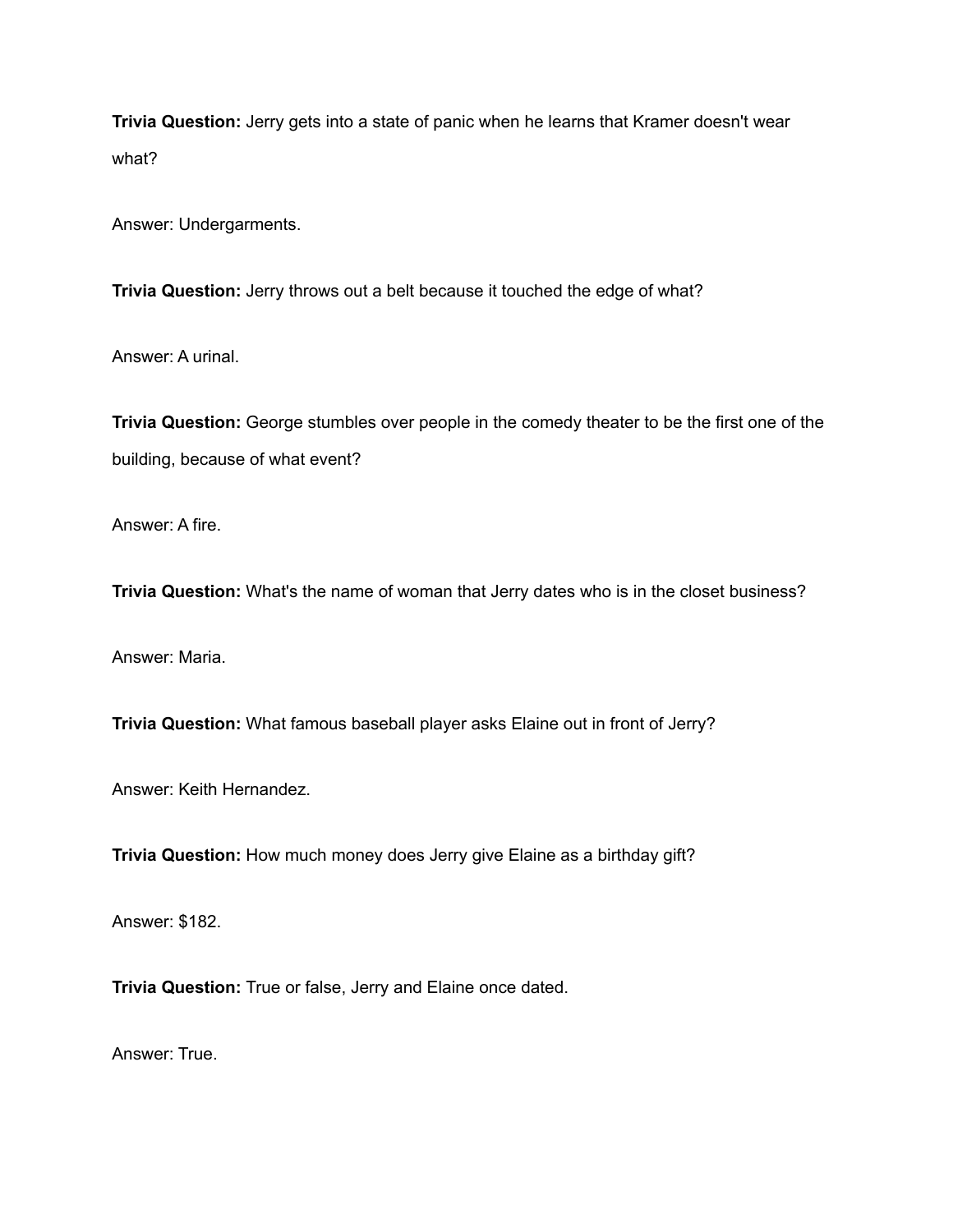## **Hard Questions**

**Trivia Question:** Why does Elaine break up with Carl?

Answer: She's smitten by the mover she meets.

**Trivia Question:** What's the name of the real restaurant located in New York City where the TV show visits?

Answer: Monk's Cafe.

**Trivia Question:** What's the name of the Seinfeld episode where Denise Richards makes a guest appearance?

Answer: "The Shoes."

**Trivia Question:** George has a girlfriend by the name of Susan, what's her last name?

Answer: Ross.

**Trivia Question:** In the show "The Marine Biologist" Jerry refers to a t-shirt as what?

Answer: Golden Boy.

**Trivia Question:** What's Elaine's sisters name?

Answer: Gail.

**Trivia Question:** Elaine grew up in what city and state?

Answer: Towson, Maryland.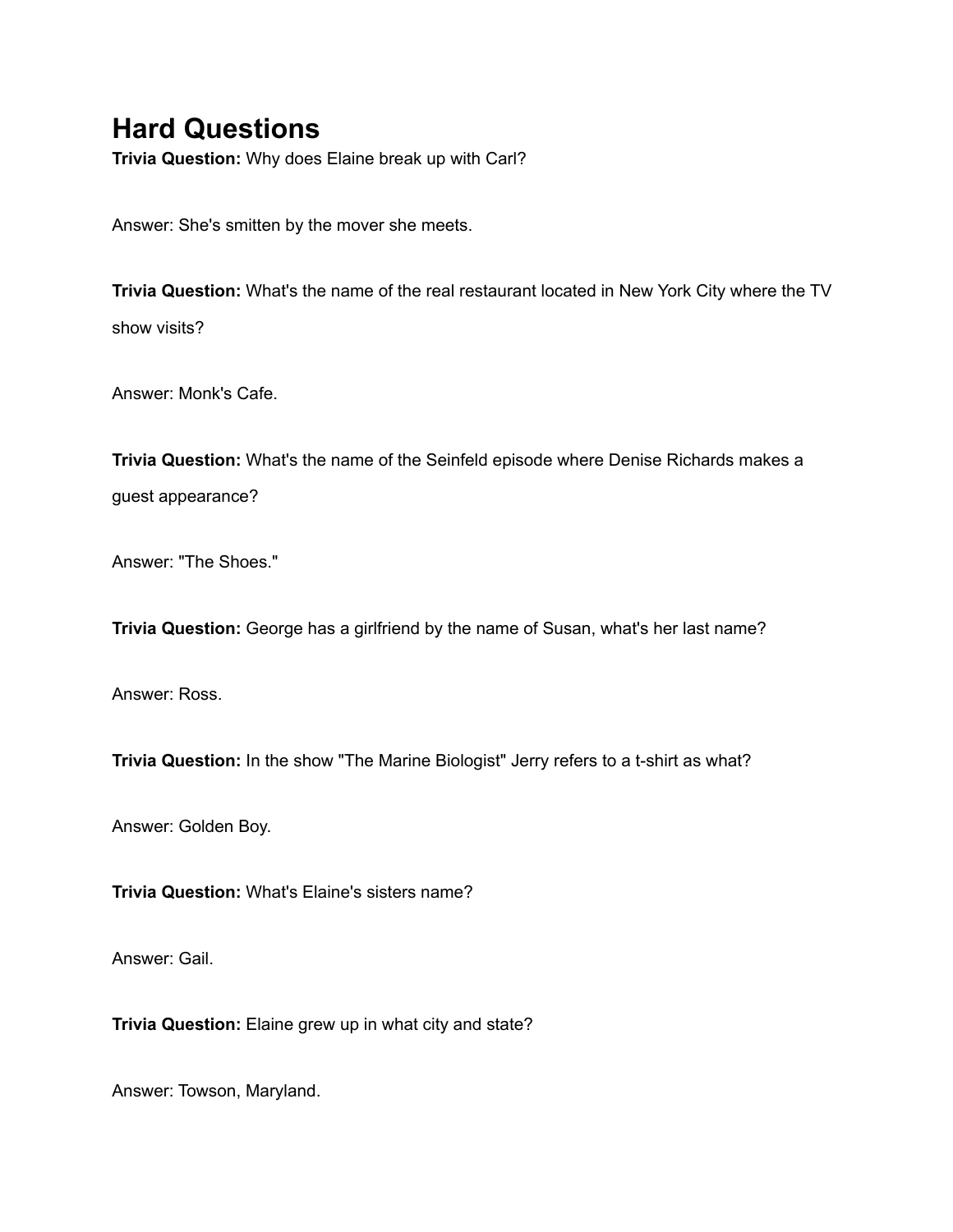**Trivia Question:** Elaine Benes was known for being a diehard baseball fan of which team?

Answer: The Baltimore Orioles.

**Trivia Question:** J. Peterman is known for creating which fashion line?

Answer: J. Peterman Catalog.

**Trivia Question:** Elaine Benes has a slow-witted boyfriend that goes by what name?

Answer: David Puddy.

**Trivia Question:** George has cousins that go by the name of what?

Answer: Shelly and Rhisa.

**Trivia Question:** What are George's parents names?

Answer: Estelle and Frank.

**Trivia Question:** Where did George first meet Jerry?

Answer: High school gym class.

**Trivia Question:** What's the name of the high school where George and Jerry attended?

Answer: John F. Kennedy High School.

**Trivia Question:** What's the name of the college where George and Jerry both attended?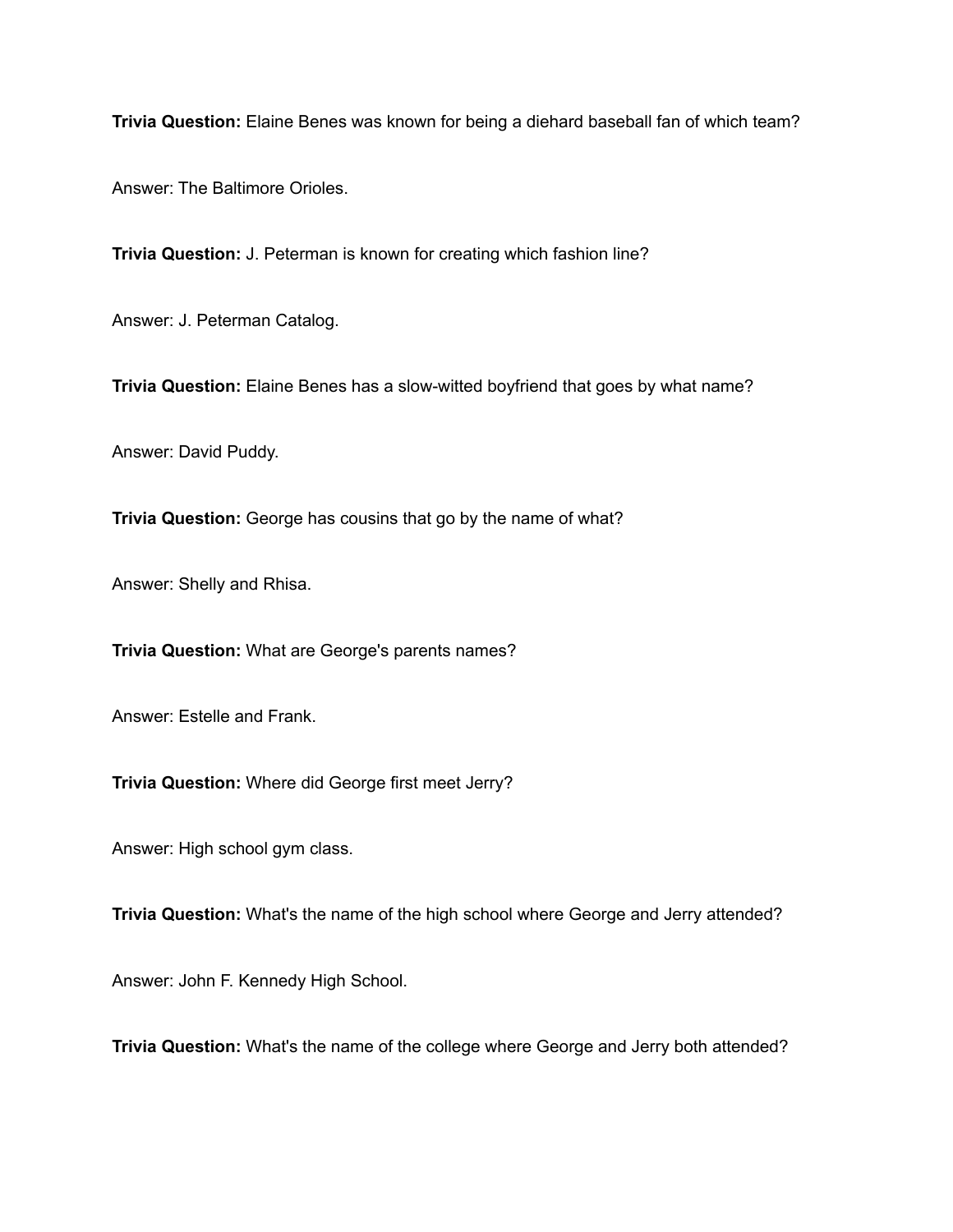Answers: Queens College.

**Trivia Question:** What celebrity does George date for a limited time?

Answer: Marisa Tomei.

**Trivia Question:** Carrie, one of George's girlfriends is related to which character in Seinfeld?

Answer: Mrs. Sokol.

**Trivia Question:** What's Elaine's favorite lunch meal?

Answer: A big salad.

**Trivia Question:** Though never revealed, what religion is George said to be?

Answer: Catholic.

**Trivia Question:** George's mother often pushed him to be more like which character?

Answer: Lloyd Braun.

**Trivia Question:** What's the name of the character who calls Jerry out for being an "anti-dentite?"

Answer: Tim Whatley.

**Trivia Question:** What character was first labeled as a "re-gifter?"

Answer: Tim Whatley.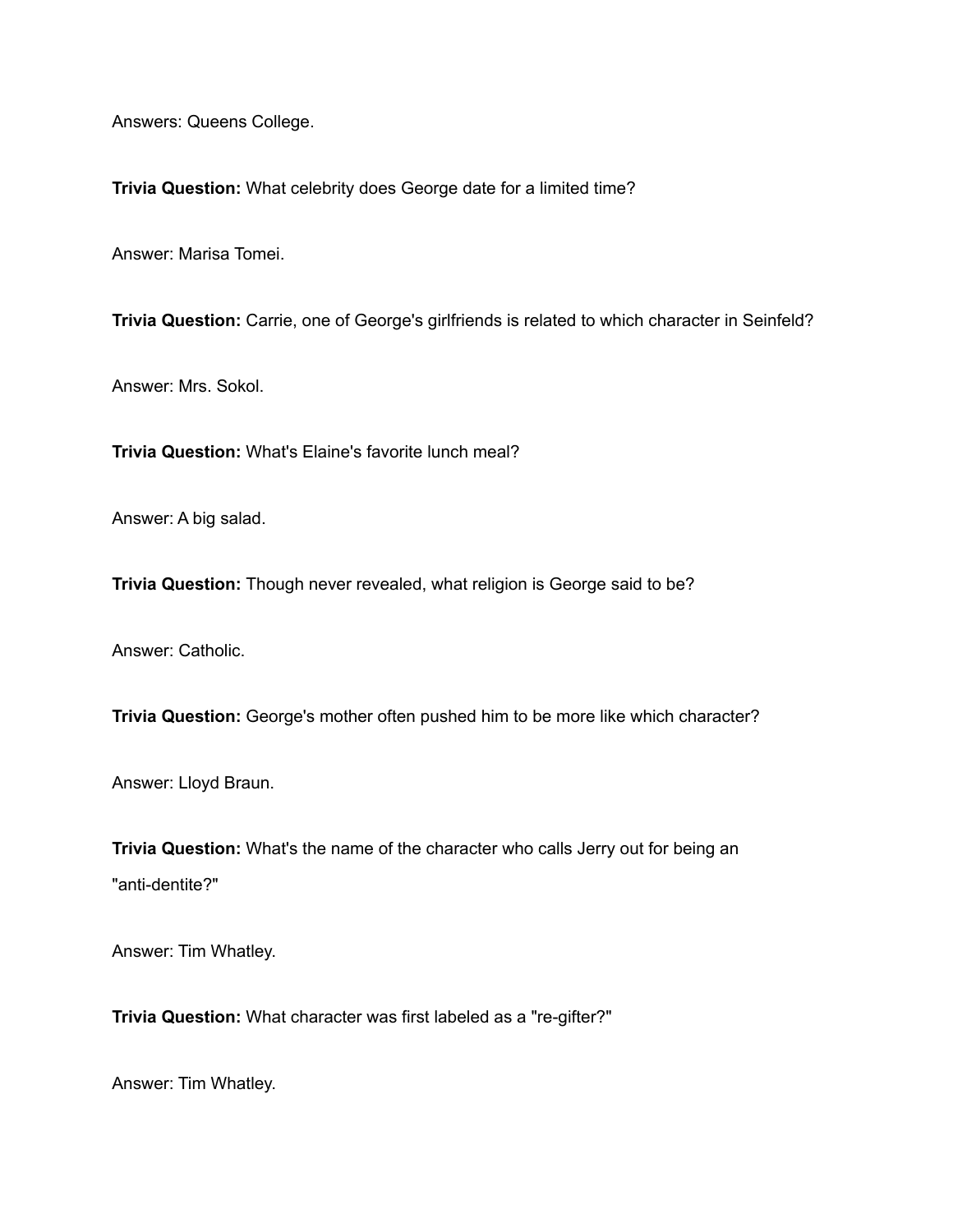**Trivia Question:** According to the show, where did Jerry grow up?

Answer: Massapequa, New York.

**Trivia Question:** What object does Jerry accidentally knock into the toilet bowl, making it impossible for him to kiss her?

Answer: A tooth brush.

**Trivia Question:** In the episode "The Robbery," what does Jerry call himself?

Answer: The "Master Packer."

**Trivia Question:** In the episode "The Contest," what does Jerry refer to himself as?

Answer: Lord of the manor.

**Trivia Question:** Jerry breaks up with a girl at the coffee shop because she refuses to taste what?

Answer: A pie.

**Trivia Question:** In "The Bizarro Jerry," he breaks up with a girlfriend because of what reason?

Answer: Having man hands.

**Trivia Question:** Courtney Cox makes an appearance in what episode title?

Answer: The Wife.